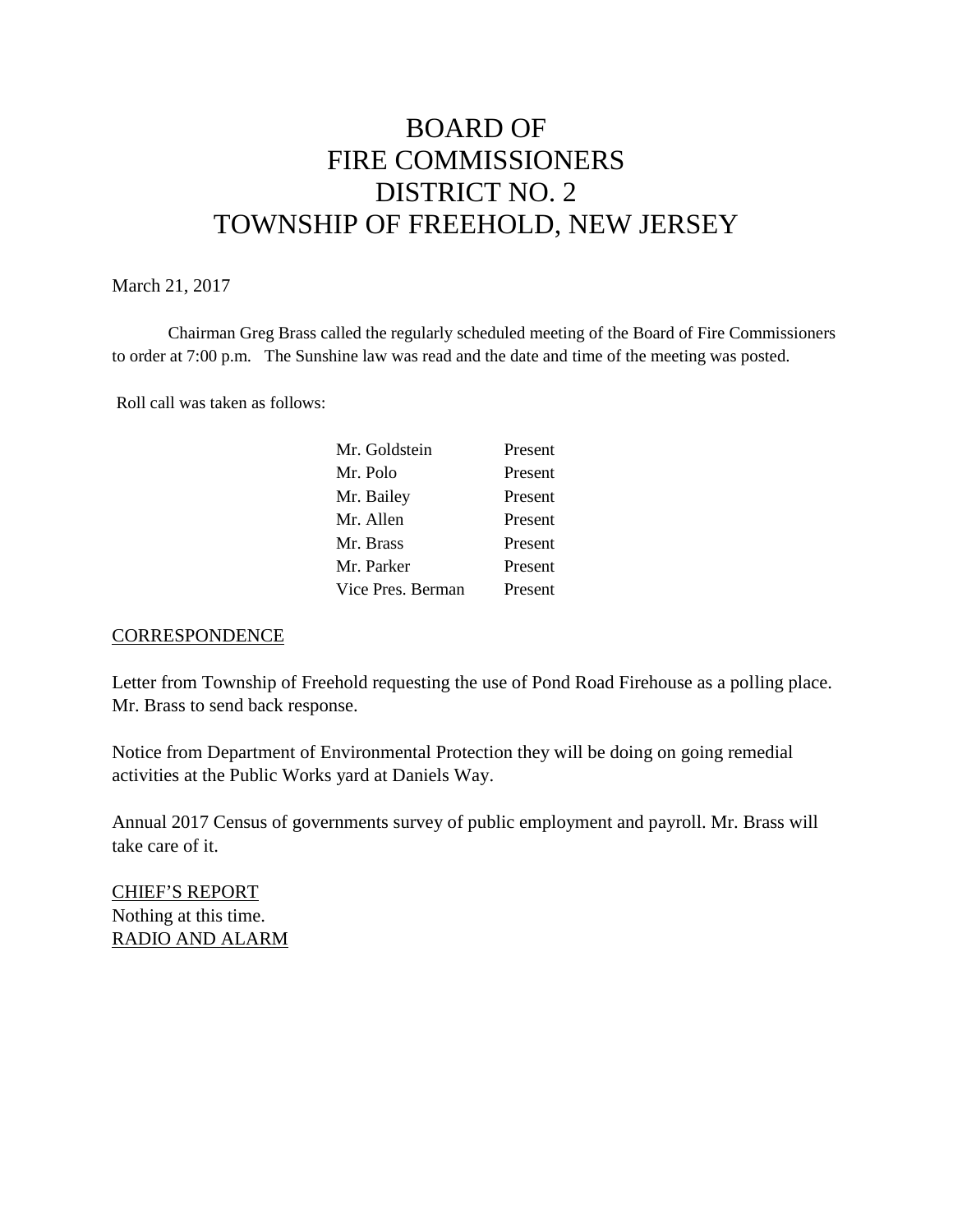Assistant Chief Murray doing inventory on radio's and pagers. Getting prices for new radio's and pagers.

### **BUILDING**

Estimates for new roofs on all three firehouses:

| Daniels Way | DK Roofing: \$7,700.00  | A-Top Roofing $$6,800.00$ |
|-------------|-------------------------|---------------------------|
| Dutchlane   | DK Roofing: $$9,100.00$ | A-Top Roofing $$7,750.00$ |
| Pond Road   | DK Roofing \$16,860.00  | A-Top Roofing \$13,500.00 |

Mr. Allen made a motion for A-Top roofing to do Pond Road Firehouse in the amount of \$13,500.00, Mr. Bailey 2nd the motion, roll was called, Board Approved.

Mr. Taylor to take power washer from Pond Road to get it serviced.

#### **INSURANCE**

Mrs. Clancy to receive 2 checks from Mr. Clancy's life insurance policy.

#### MAINTENANCE

Tires for the Brush truck are needed in the amount of \$640.00

'85 noise under the cab, P.L came out and they are sending Rescue 1 to come and fix the problem.

Recall notices on '66 and '67 given to the Chief.

Fail Safe coming of April 21st for annual hose testing.

#### NEW BUSINESS

Under carriage cleaning system, for trucks, will be tabled until April's meeting.

Vice President Berman to get prices from Monmouth County for washing the under carriage of the trucks, at the county yard, as part of shared services.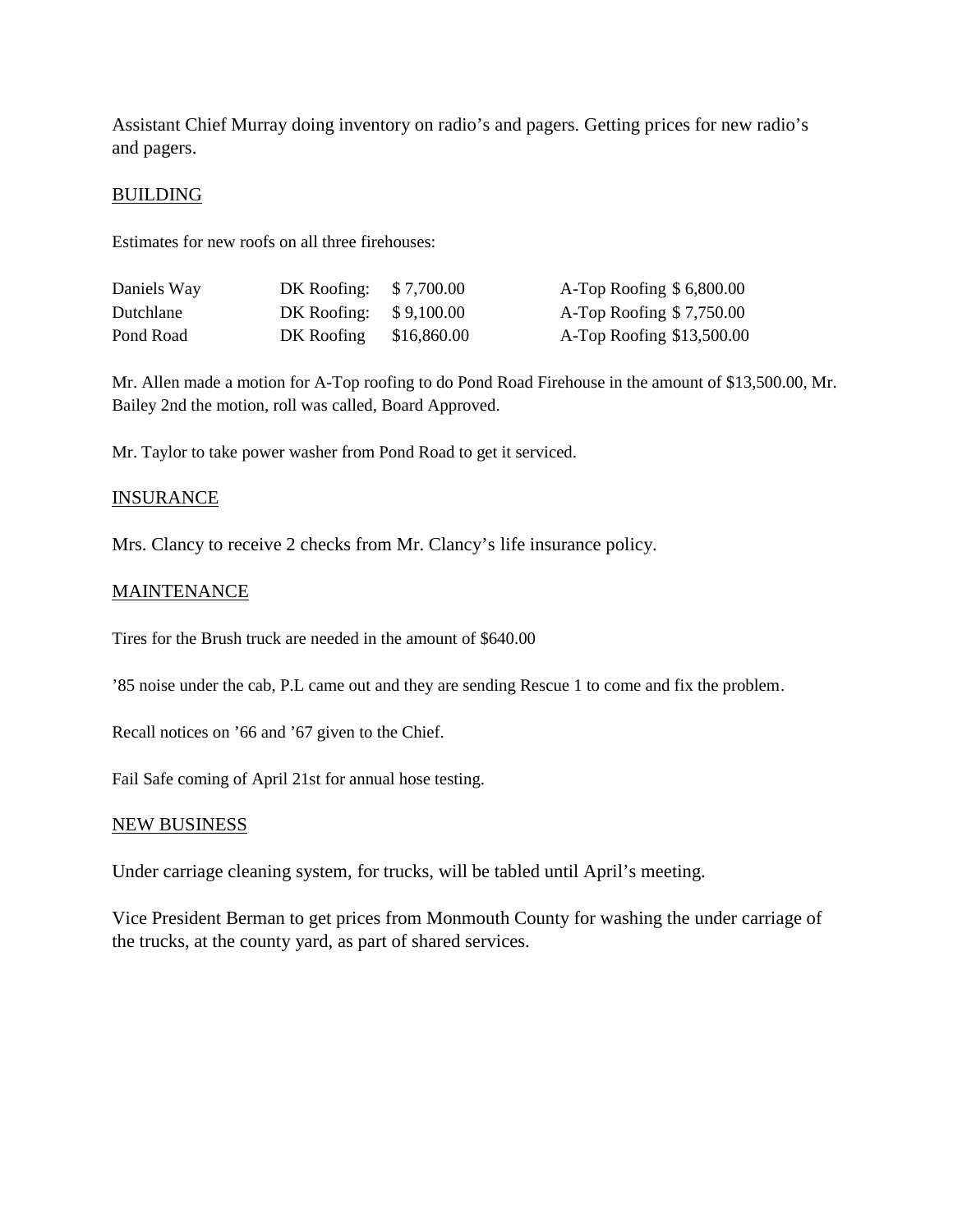# OLD BUSINESS

Open public hearing for Bids on the Complete Stationary Breathing Air System is open, no members of the public are present. The public hearing is closed. The following bids were received:

| Continental              | \$49,985.00 |
|--------------------------|-------------|
| Air Power International  | \$46,500.00 |
| Air and Gas Technologies | \$49,950.00 |

All bids will be reviewed by Charles Parker and a decision will be rendered at the April meeting.

# **TREASURER**

A refund check from Holmes and McDowall in the amount of \$1,093.52 was deposited on March 7, 2017 in the money market account at Freehold Savings and Loan.

| Checking:           | 1,046.25<br>$S_{\perp}$ |
|---------------------|-------------------------|
| CD.                 | \$1,036,520.11          |
| <b>Money Market</b> | \$782,752.94            |
| Total               | \$1,820,319.30          |

Check #

| 10190 | JCP&L                       | 783.80<br>\$ |
|-------|-----------------------------|--------------|
| 10191 | <b>NJNG</b>                 | 978.67<br>\$ |
| 10192 | Verizon                     | \$<br>394.13 |
| 10193 | <b>Verizon Wireless</b>     | 552.14<br>\$ |
| 10194 | Optimum                     | 309.50<br>\$ |
| 10195 | Buchanan, Ingersol & Rooney | \$1,335.27   |
| 10196 | <b>Staples</b>              | \$<br>253.89 |
| 10197 | East Freehold Fire Company  | \$31,250.00  |
| 10198 | Dennis Polo                 | \$2,500.00   |
| 10199 | <b>Ryan Bailey</b>          | \$2,000.00   |
| 10200 | <b>Gregg Brass</b>          | \$2,000.00   |
| 10201 | Jeff Allen                  | \$2,000.00   |
| 10202 | David Goldstein             | \$2,000.00   |
| 10203 | James Caulfield             | \$<br>50.00  |